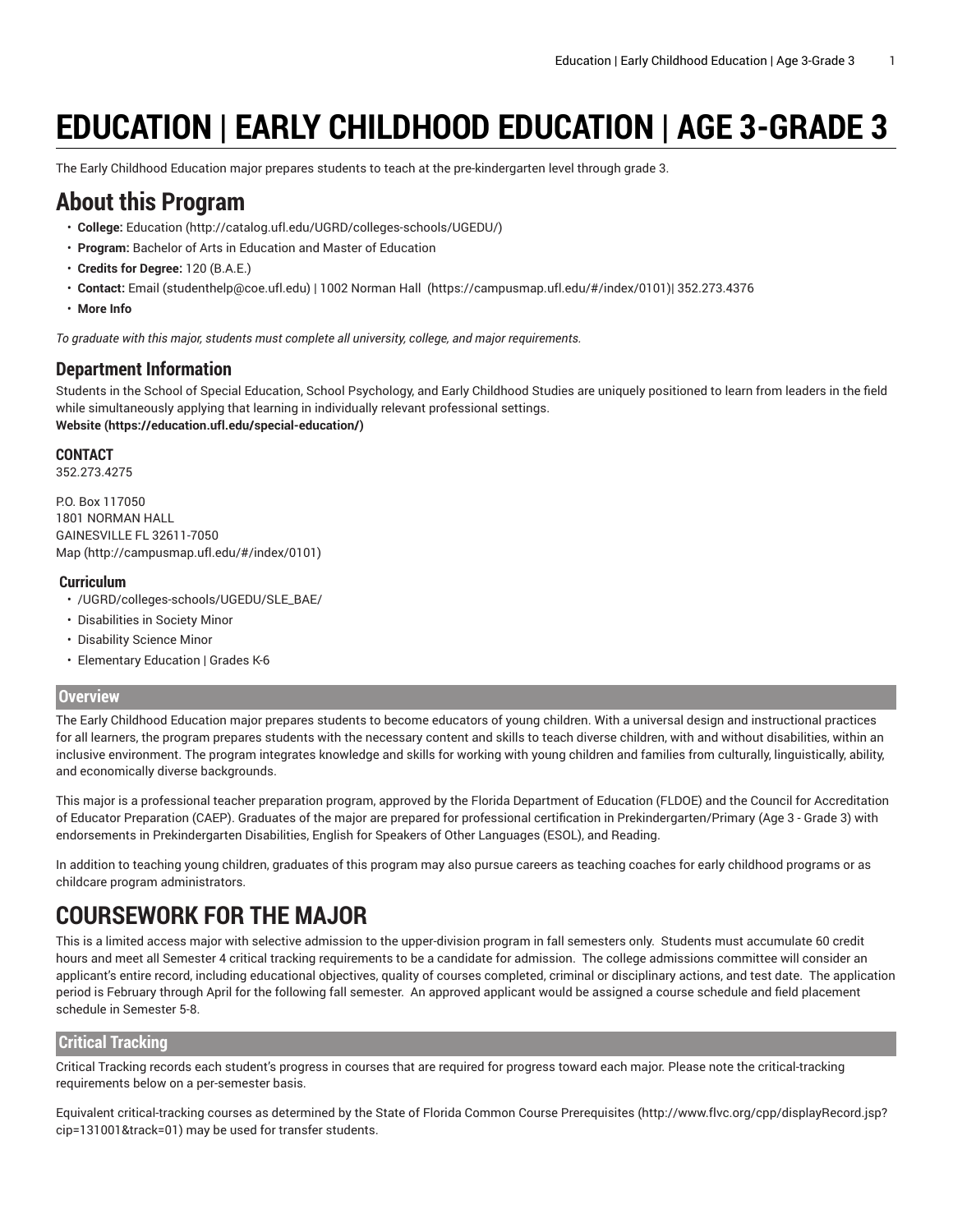# **SEMESTER 1**

- Complete coursework with minimum grades of C
- 2.0 UF GPA required

### **SEMESTER 2**

- Complete coursework with minimum grades of C
- Complete 1 of 3 critical-tracking courses: EDF 1005 or EDF 2085 or EME 2040
- 2.3 UF GPA required

### **SEMESTER 3**

- Complete coursework with minimum grades of C
- Complete 1 additional critical-tracking course
- 2.6 UF GPA required

### **SEMESTER 4**

- Complete coursework with minimum grades of C
- Complete all 3 critical-tracking courses with a 3.0 critical-tracking GPA
- Complete all General Education requirements
- Complete the university writing requirement
- Document passing general knowledge test scores from the FTCE series. Please see audit and/or advisor to determine which test to take.
- 2.6 UF GPA required

Students cannot register for courses in semesters 5-8 before program admission, which is competitive and available in Fall semesters only. Students should meet with the admissions coordinator in 1002 Norman Hall to complete an application for admission in February of their sophomore year.

### **SEMESTER 5**

- Complete all required courses with no grade below C
- 3.0 upper-division GPA required
- 2.6 UF GPA required

### **SEMESTER 6**

- Complete all required courses with no grade below C
- 3.0 upper-division GPA

# **SEMESTER 7**

- Complete all required courses with no grade below C
- Document passing Prekindergarten/Primary subject area exam scores from the FTCE series
- 3.0 upper-division GPA

### **SEMESTER 8**

- Complete all required courses with no grade below C
- Earn acceptable ratings for all Florida Educator Accomplished Practices
- Document a passing score on the professional education test from the FTCE series
- 3.0 upper-division GPA

#### **Model Semester Plan**

For electives, students are encouraged to choose courses that will strengthen their knowledge of the content areas of literature, social sciences, natural sciences, and mathematics.

To remain on track, students must complete the appropriate critical-tracking courses, which appear in bold. These courses must be completed by the terms as listed above in the Critical Tracking criteria.

This semester plan represents an example progression through the major. Actual courses and course order may be different depending on the student's *academic record and scheduling availability of courses. Prerequisites still apply.*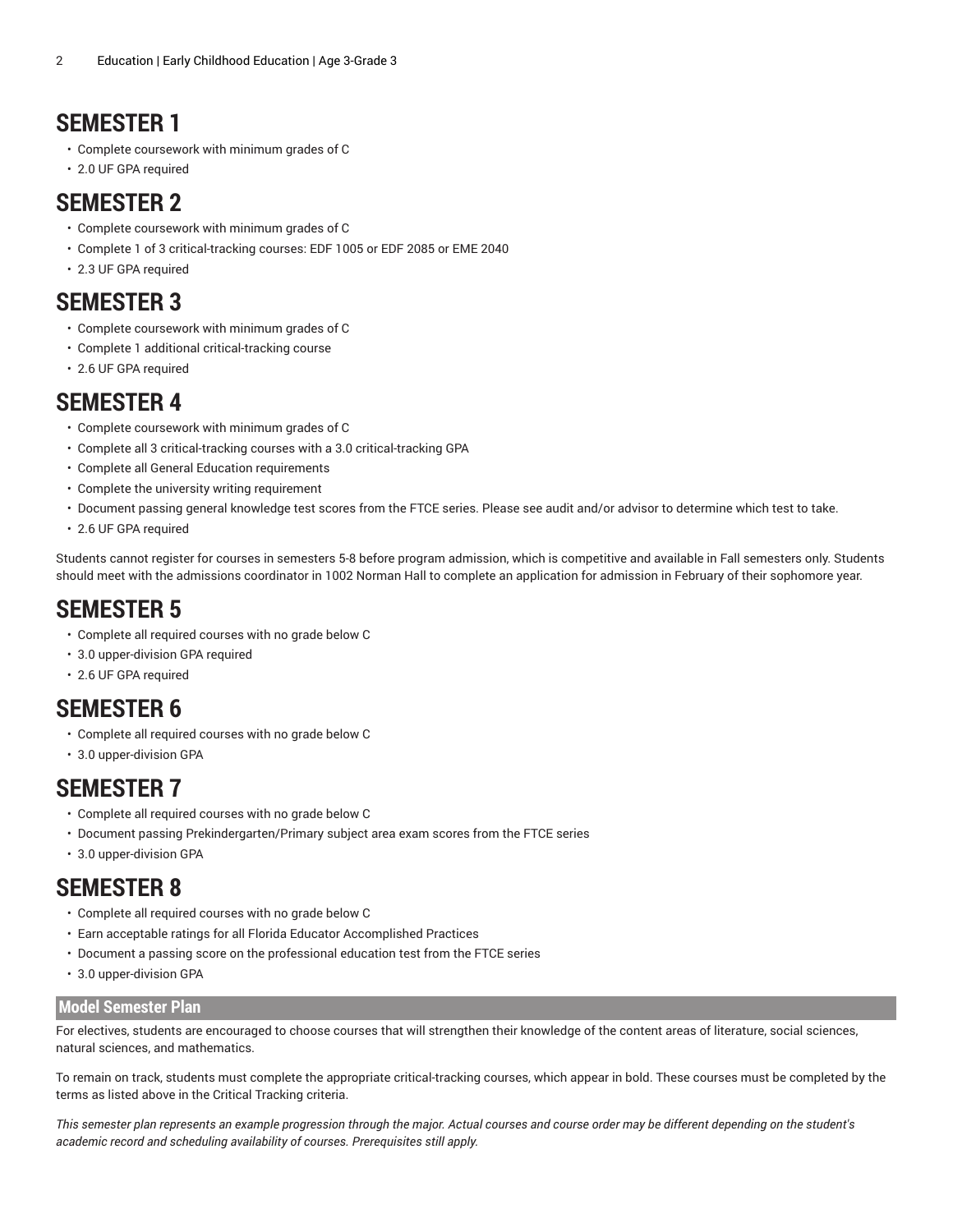| <b>Course</b><br><b>Semester One</b>                               | <b>Title</b>                                                                                                               | <b>Credits</b> |
|--------------------------------------------------------------------|----------------------------------------------------------------------------------------------------------------------------|----------------|
| Quest 1 (Gen Ed Humanities)                                        |                                                                                                                            | 3              |
| #genedcoursestext)                                                 | State Core Gen Ed Biological or Physical Sciences (http://catalog.ufl.edu/UGRD/academic-programs/general-education/        | 3              |
| Requirement: 6,000 words                                           | State Core Gen Ed Composition (http://catalog.ufl.edu/UGRD/academic-programs/general-education/#genedcoursestext); Writing | 3              |
|                                                                    | State Core Gen Ed Mathematics (http://catalog.ufl.edu/UGRD/academic-programs/general-education/#genedcoursestext)          | 3              |
|                                                                    | State Core Gen Ed Social and Behavioral Sciences (http://catalog.ufl.edu/UGRD/academic-programs/general-education/         | 3              |
| #genedcoursestext)                                                 |                                                                                                                            |                |
|                                                                    | <b>Credits</b>                                                                                                             | 15             |
| <b>Semester Two</b>                                                |                                                                                                                            |                |
| EDF 1005                                                           | Introduction to Education (Critical Tracking)                                                                              | 3              |
| Select one:                                                        |                                                                                                                            | 3              |
| EDF 3110                                                           | Human Growth and Development (Gen Ed Social and Behavioral Sciences)                                                       |                |
| DEP 3053                                                           | Developmental Psychology (Gen Ed Social and Behavioral Sciences)                                                           |                |
| Gen Ed Composition; Writing Requirement: 6,000 words               |                                                                                                                            | 3              |
|                                                                    | State Core Gen Ed Humanities (http://catalog.ufl.edu/UGRD/academic-programs/general-education/#genedcoursestext)           | 3              |
| <b>Gen Ed Mathematics</b>                                          |                                                                                                                            | 3              |
|                                                                    | <b>Credits</b>                                                                                                             | 15             |
| <b>Semester Three</b>                                              |                                                                                                                            |                |
| <b>EDF 2085</b>                                                    | Teaching Diverse Populations (Critical Tracking; Gen Ed Social and Behavioral Sciences and<br>Diversity)                   | 3              |
| Gen Ed Biological or Physical Sciences                             |                                                                                                                            | 3              |
| Elective (Gen Ed Diversity or International) or a foreign language |                                                                                                                            | 3              |
| Elective (Writing Requirement: 6,000 words)                        |                                                                                                                            | 3              |
| Elective                                                           |                                                                                                                            | 3              |
|                                                                    | <b>Credits</b>                                                                                                             | 15             |
| <b>Semester Four</b>                                               |                                                                                                                            |                |
| Quest 2 (Gen Ed Biological or Physical or Social Sciences)         |                                                                                                                            | 3              |
| <b>EME 2040</b>                                                    | Introduction to Educational Technology (Critical Tracking)                                                                 | 3              |
| Elective (Gen Ed International)                                    |                                                                                                                            | 3              |
| Elective (Writing Requirement: 6,000 words)                        |                                                                                                                            | 3              |
| Elective                                                           |                                                                                                                            | 3              |
|                                                                    | <b>Credits</b>                                                                                                             | 15             |
| <b>Semester Five</b>                                               |                                                                                                                            |                |
| EDF 3122                                                           | The Young Child                                                                                                            | 3              |
| <b>EEC 3012</b>                                                    | Intro to Early Childhood Educa                                                                                             | 3              |
| <b>EEC 3404</b>                                                    | Families, Diversity and Multicultural Considerations in Early Childhood                                                    | 3              |
| <b>EEC 3941</b><br>EEC 4712                                        | Practicum in Early Childhood Education<br>Social-Emotional Learning and Behavior Support in Early Childhood                | $\overline{2}$ |
|                                                                    | <b>Credits</b>                                                                                                             | 4<br>15        |
| <b>Semester Six</b>                                                |                                                                                                                            |                |
| EDF 3433                                                           | Introduction to Educational Measurement and Evaluation                                                                     | $\overline{2}$ |
| <b>EEC 3213</b>                                                    | Language and Literacy Development in Early Childhood                                                                       | 3              |
| EEC 3941                                                           | Practicum in Early Childhood Education                                                                                     | 3              |
| <b>EEC 4252</b>                                                    | Inclusive Early Childhood Curriculum, Teaching and Assessment I                                                            | 3              |
| <b>EEX 4294</b>                                                    | Differentiated Instruction                                                                                                 | 3              |
|                                                                    | <b>Credits</b>                                                                                                             | 14             |
| <b>Summer After Semester Six</b>                                   |                                                                                                                            |                |
| <b>EEC 3421</b>                                                    | Early Childhood Math, Science, and Technology                                                                              | 6              |
|                                                                    | <b>Credits</b>                                                                                                             | 6              |
| <b>Semester Seven</b>                                              |                                                                                                                            |                |
| <b>EEC 4253</b>                                                    | Inclusive EC Curriculum II                                                                                                 | 3              |
| <b>EEC 4945</b>                                                    | Internship in Early Childhood                                                                                              | $\overline{4}$ |
| <b>RED 3309</b>                                                    | <b>Emergent Literacy and Beginning Reading Instruction</b>                                                                 | 3              |
| <b>TSL 4324</b>                                                    | <b>ESOL Strategies for Content Area Teachers</b>                                                                           | 3              |
|                                                                    | Credits                                                                                                                    | 13             |
| <b>Semester Eight</b>                                              |                                                                                                                            |                |
| <b>EEC 4247</b>                                                    | Integrated Humanities, Social Studies, and the Arts                                                                        | 3              |
| <b>EEC 4942</b>                                                    | Practicum in Early Literacy                                                                                                | 3              |
|                                                                    |                                                                                                                            |                |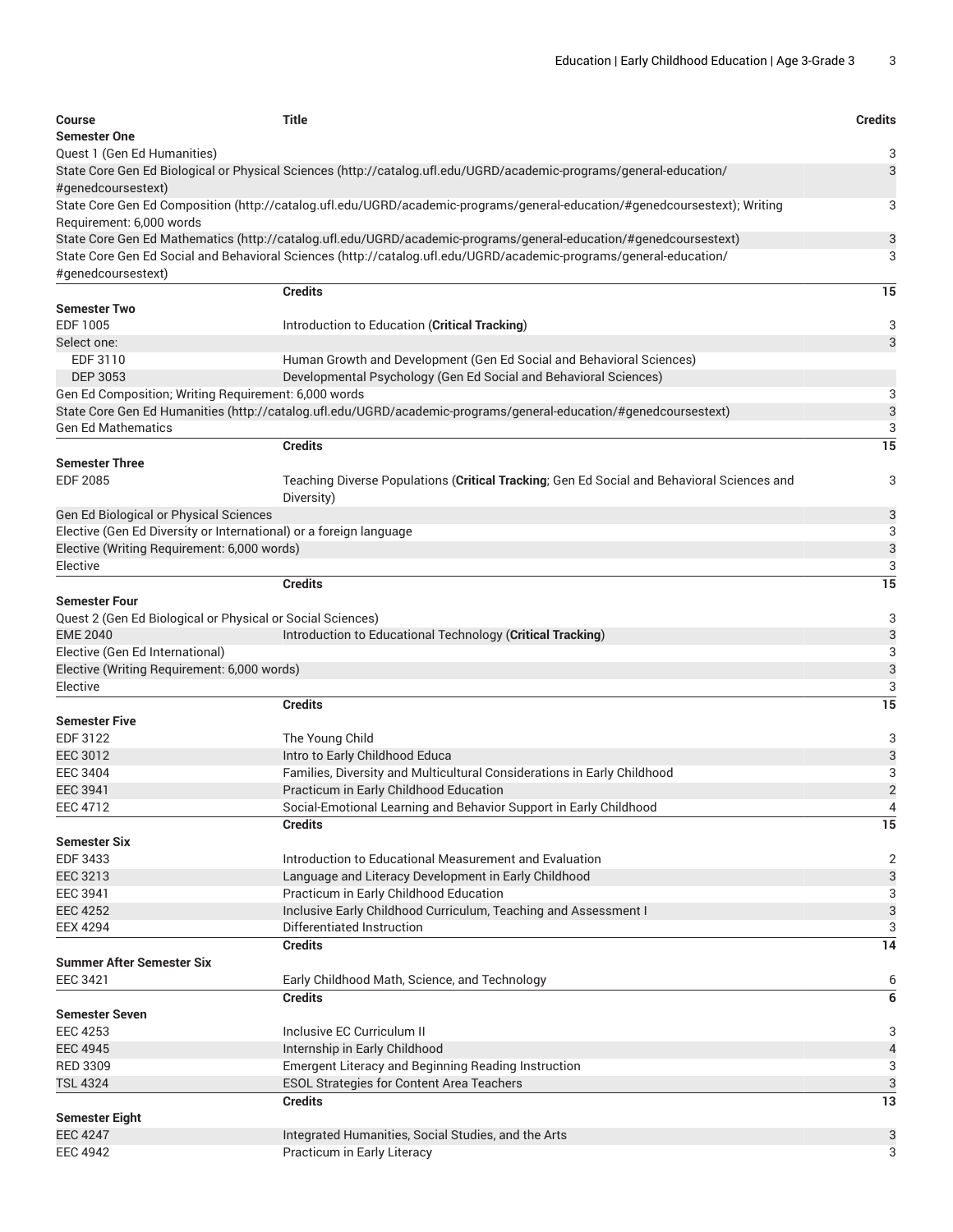| <b>EEC 4945</b> | <b>Early Childhood</b><br>Internship in |            |
|-----------------|-----------------------------------------|------------|
|                 | <b>Credits</b>                          | ה ד<br>1 Z |
|                 | Total Credits                           | 120        |

Passing score on all subtests of the FTCE subject area exam in prekindergarten (age3-grade 3) and professional education test required for completion of the *bachelor's degree.*

#### **CERTIFICATION**

Degree completion confers recommendation for:

- Pre-K/Primary (age 3-grade 3) Certification
- ESOL Endorsement
- Pre-K Disabilities Endorsement
- Reading Endorsement

#### **Academic Learning Compact**

This degree prepares students for certification eligibility in order to teach Pre-Kindergarten to Primary Grade Three in the state of Florida. This undergraduate program develops the foundation knowledge and skills for effective planning, teaching, and evaluating young children's learning and development.

# **BEFORE GRADUATING STUDENTS MUST**

- Pass the General Knowledge Test, the Professional Education Test, and PreK-Primary Subject Area Test of the Florida Teacher Certification Examination.
- Demonstrate mastery of effective teaching practices by meeting Florida Educator Accomplished Practices 1-6, as determined by multiple instructors across the program.
- Complete requirements for the baccalaureate degree, as determined by faculty.

# **STUDENTS IN THE MAJOR WILL LEARN TO**

#### **Student Learning Outcomes (SLOs)**

#### **Content**

- 1. Demonstrate competency for children, birth to age 4, in child development, contemporary research in early childhood, cultural and linguistic diversity, strategies for engaging families, developmentally appropriate instructional practices, special services for children, screening and assessment, safety and mental and physical health.
- 2. Create, select and implement specific learning goals, appropriate teaching methods and instructional materials and evaluation strategies aligned with goals, using knowledge of children and developmentally appropriate practices.

#### **Critical Thinking**

3. Critically evaluate your own instructional effectiveness to plan future lessons and improve your teaching of all students over time.

#### **Communication**

4. Effectively communicate with students, including students whose home language is not standard English, as well as parents and other school personnel.

#### **Curriculum Map**

*I = Introduced; R = Reinforced; A = Assessed*

| <b>Courses</b>  | SLO <sub>1</sub> | SLO <sub>2</sub> | SLO <sub>3</sub> | SLO <sub>4</sub> |
|-----------------|------------------|------------------|------------------|------------------|
| EEC 3213        |                  |                  |                  |                  |
| <b>EEC 3404</b> |                  |                  |                  |                  |
| EEC 3941        |                  | A                | R                | R                |
| EDF 3122        |                  |                  |                  |                  |
| EDF 3433        | R                |                  |                  |                  |
| <b>EEC 4252</b> |                  |                  |                  |                  |
| EEC 4712        |                  |                  |                  |                  |